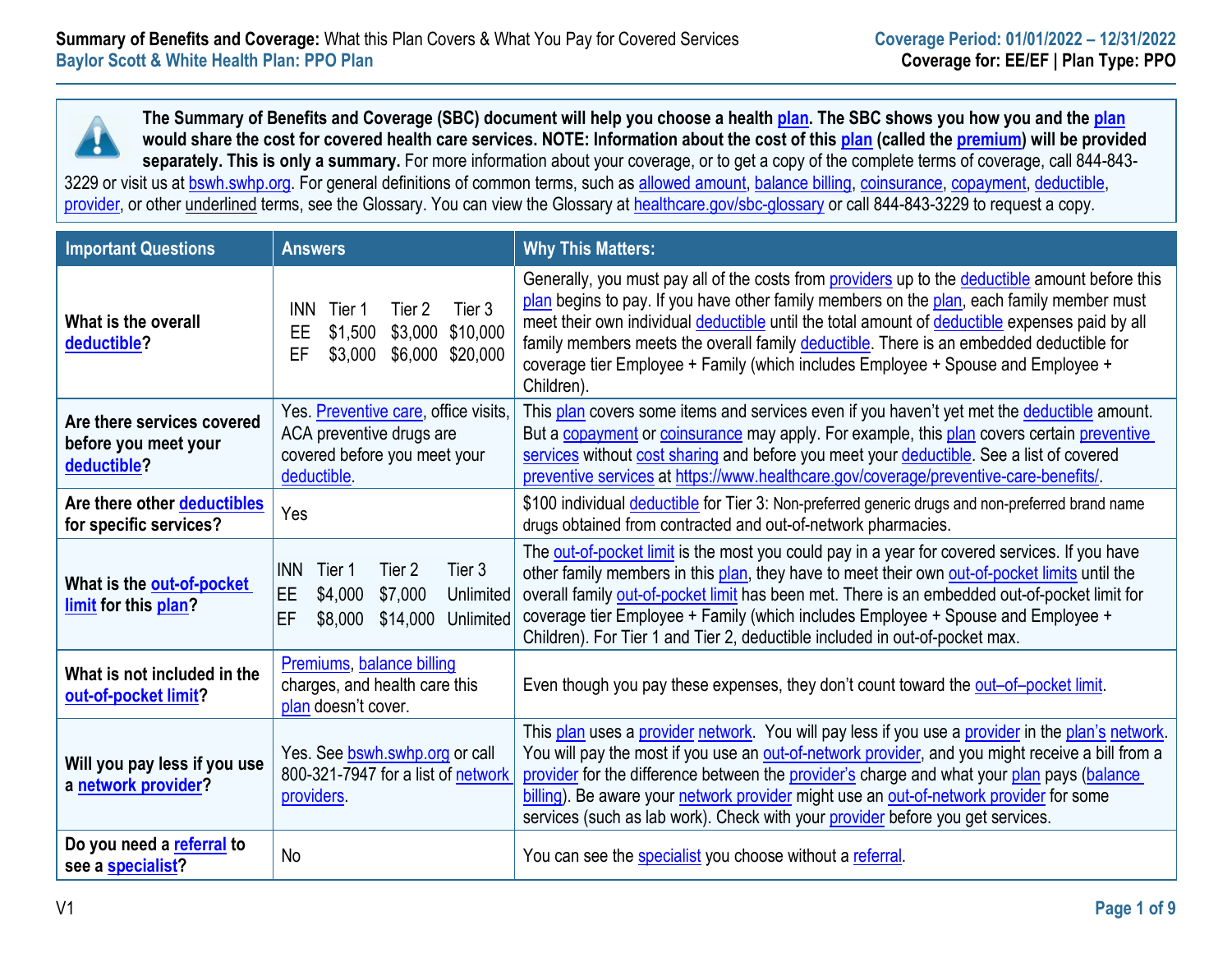All **[copayment](https://www.healthcare.gov/sbc-glossary/#copayment)** and **[coinsurance](https://www.healthcare.gov/sbc-glossary/#coinsurance)** costs shown in this chart are after your **[deductible](https://www.healthcare.gov/sbc-glossary/#deductible)** has been met, if a **deductible** applies.

|                                                              |                                                        |                                                                                                              | <b>What You Will Pay</b>                                                                                     |                                                                                         | <b>Limitations, Exceptions, &amp; Other</b><br><b>Important Information</b>                                                                                        |
|--------------------------------------------------------------|--------------------------------------------------------|--------------------------------------------------------------------------------------------------------------|--------------------------------------------------------------------------------------------------------------|-----------------------------------------------------------------------------------------|--------------------------------------------------------------------------------------------------------------------------------------------------------------------|
| <b>Common Medical Event</b>                                  | <b>Services You May</b><br><b>Need</b>                 | <b>Tier 1</b><br><b>Participating</b><br><b>Provider</b><br>(You will pay the<br>least)                      | <b>Tier 2</b><br><b>Participating</b><br><b>Provider</b><br>(You will pay<br>more)                           | Tier 3<br>Non-<br><b>Participating</b><br><b>Provider</b><br>(You will pay the<br>most) |                                                                                                                                                                    |
| If you visit a health care<br>provider's office or<br>clinic | Primary care visit to<br>treat an injury or<br>illness | Adult: \$35<br>copayment per visit<br>Pediatric: \$35<br>copayment per visit<br>Deductible does not<br>apply | Adult: \$70<br>copayment per visit<br>Pediatric: \$70<br>copayment per visit<br>Deductible does not<br>apply | 80% after<br>deductible                                                                 | None                                                                                                                                                               |
|                                                              | <b>Specialist visit</b>                                | \$60 copayment per<br>visit, deductible<br>does not<br>apply                                                 | \$100 copayment<br>per visit, deductible<br>does not<br>apply                                                | 80% after<br>deductible                                                                 |                                                                                                                                                                    |
|                                                              | <b>Preventive</b><br>care/screening/<br>immunization   | No charge,<br>deductible does not<br>apply                                                                   | No charge,<br>deductible does not<br>apply                                                                   | Not covered                                                                             | You may have to pay for services that aren't<br>preventive. Ask your provider if the services<br>needed are preventive. Then check what<br>your plan will pay for. |
| If you have a test                                           | Diagnostic test (x-<br>ray, blood work)                | 10% after<br>deductible                                                                                      | 50% after<br>deductible                                                                                      | 80% after<br>deductible                                                                 | None                                                                                                                                                               |
|                                                              | Imaging (PET, CT,<br>CAT, MRI, MRA<br>scans)           | 10% after<br>deductible                                                                                      | 50% after<br>deductible                                                                                      | 80% after<br>deductible                                                                 | Services requiring preauthorization that are<br>not preauthorized will be denied. Refer to<br>bswh.swhp.org/tools-and-resources or call<br>844-843-3229.           |

\* For more information about limitations and exceptions, see the plan or policy document at bswh.swhp.org. **Page 2 of 9**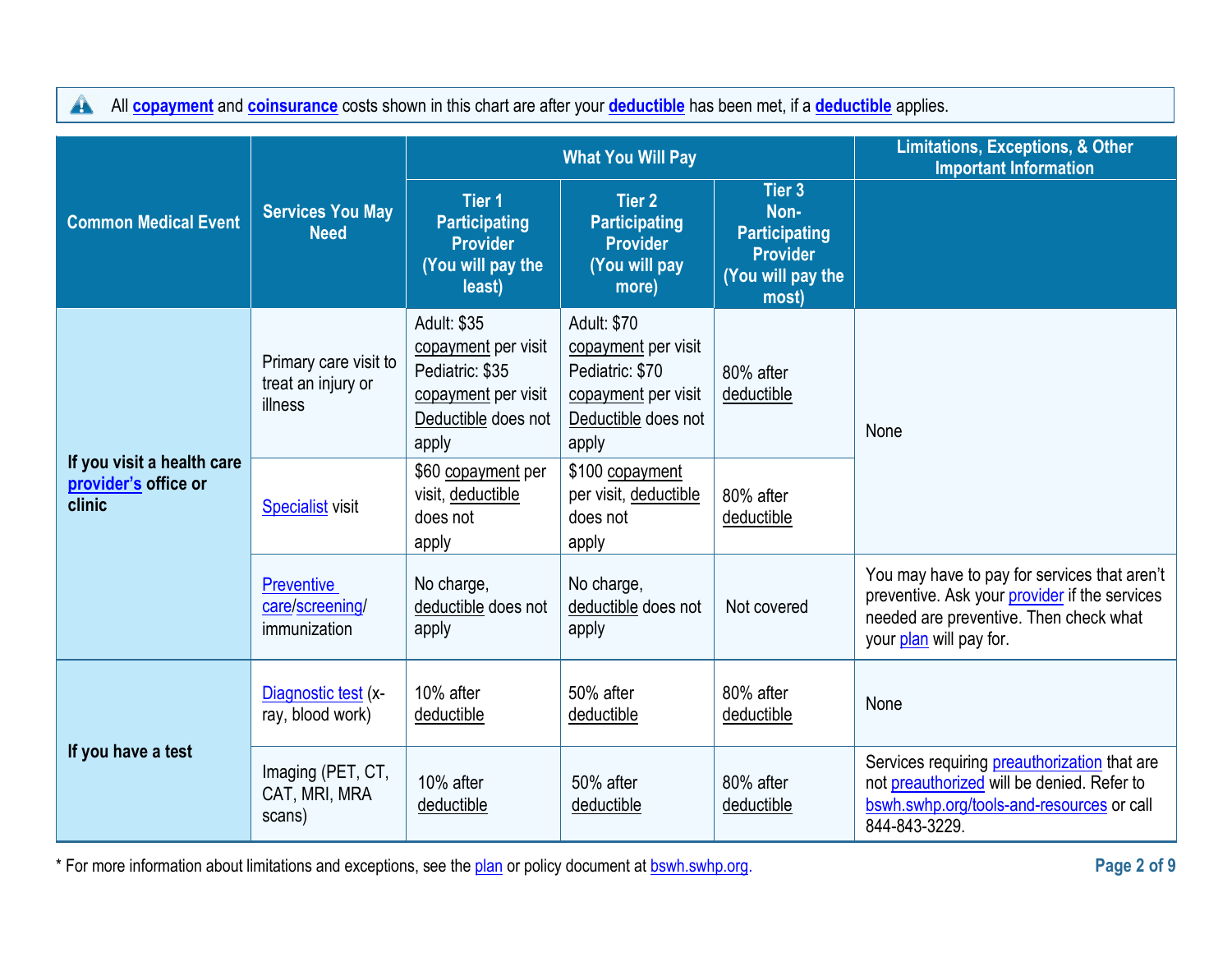|                                                                                                                                                                                         |                                                                                      |                                                                                                                                                                                | <b>What You Will Pay</b>                                                                                     | <b>Limitations, Exceptions, &amp; Other</b><br><b>Important Information</b>                     |                                                                                                                                                                                                                                                                            |
|-----------------------------------------------------------------------------------------------------------------------------------------------------------------------------------------|--------------------------------------------------------------------------------------|--------------------------------------------------------------------------------------------------------------------------------------------------------------------------------|--------------------------------------------------------------------------------------------------------------|-------------------------------------------------------------------------------------------------|----------------------------------------------------------------------------------------------------------------------------------------------------------------------------------------------------------------------------------------------------------------------------|
| <b>Common Medical Event</b>                                                                                                                                                             | <b>Services You May</b><br><b>Need</b>                                               | Tier 1<br><b>Participating</b><br><b>Provider</b><br>(You will pay the<br>least)                                                                                               | <b>Tier 2</b><br><b>Participating</b><br><b>Provider</b><br>(You will pay<br>more)                           | Tier 3<br>Non-<br><b>Participating</b><br><b>Provider</b><br>(You will pay the<br>most)         |                                                                                                                                                                                                                                                                            |
|                                                                                                                                                                                         | <b>ACA</b> preventive<br>drugs                                                       | No charge,<br>deductible does not<br>apply                                                                                                                                     | No charge,<br>deductible does not<br>apply                                                                   | 50% after<br>deductible                                                                         |                                                                                                                                                                                                                                                                            |
| f you need drugs to<br>treat your illness or<br>condition<br>More information about                                                                                                     | Tier 1: Preferred<br>generic drugs                                                   | \$5 copayment per<br>prescription per 30-<br>day supply (retail)<br>\$10 copayment per<br>prescription per 90-<br>day supply<br>(maintenance)<br>Deductible does not<br>apply  | \$12 copayment<br>per prescription<br>per 30-day<br>supply (retail)<br>Deductible does not<br>apply          | 50% after<br>deductible                                                                         | Copayments are per 30-day supply. 90-day<br>supply is available if a maintenance drug is<br>obtained through a Baylor Scott & White<br>pharmacy OR when using the mail order<br>prescription service. Specific preventative<br>medications will be covered with no cost to |
| prescription drug<br>coveragehttps://bswh.s<br>whp.org/tools-and-<br>resources is available at<br>https://bswh.swhp.org/en<br>-us/members/manage-<br>your-plan/pharmacy-<br>information | Tier 2: Preferred<br>brand name drugs                                                | \$35 copayment per<br>prescription per 30-<br>day supply (retail)<br>\$70 copayment per<br>prescription per 90-<br>day supply<br>(maintenance)<br>Deductible does not<br>apply | \$50 copayment<br>per prescription<br>per 30-day<br>supply (retail)<br>Deductible does not<br>apply          | 50% after<br>deductible                                                                         | the member.<br>The ACA Preventive Drugs are based on<br>Health Care Reform regulations.<br>You have access to Baylor Scott & White<br>Pharmacies and Contracted Pharmacies,<br>such as CVS, Kroger, Walgreens, Wal-Mart<br>and more.                                       |
|                                                                                                                                                                                         | Tier 3: Non-<br>preferred generic<br>drugs and non-<br>preferred brand<br>name drugs | Lesser of \$50 or<br>50% coinsurance<br>per prescription<br>(retail)<br>Lesser of \$100 or<br>50% coinsurance<br>per prescription                                              | Lesser of \$75 or<br>50% coinsurance<br>per prescription<br>(retail) after \$100<br>individual<br>deductible | 50% after<br>deductible per<br>prescription<br>(retail) after \$100<br>individual<br>deductible |                                                                                                                                                                                                                                                                            |

\* For more information about limitations and exceptions, see the **plan** or policy document at **bswh.swhp.org. Page 3 of 9 Page 3 of 9**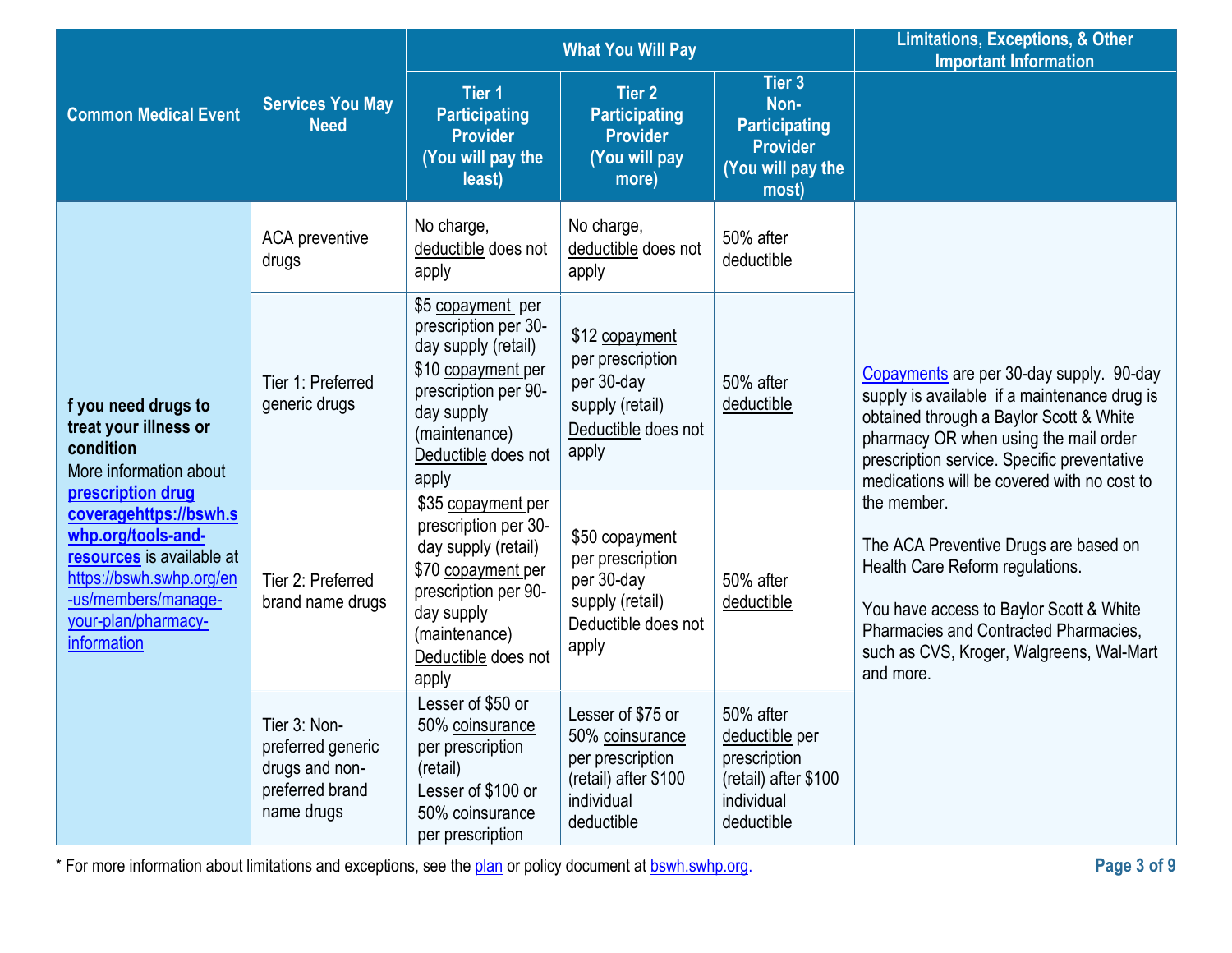|                                            |                                                      |                                                                                                                                                                                                                                                                              | <b>What You Will Pay</b>                                                                | <b>Limitations, Exceptions, &amp; Other</b><br><b>Important Information</b>             |                                                                                                                                                                                                                                                                                                                           |
|--------------------------------------------|------------------------------------------------------|------------------------------------------------------------------------------------------------------------------------------------------------------------------------------------------------------------------------------------------------------------------------------|-----------------------------------------------------------------------------------------|-----------------------------------------------------------------------------------------|---------------------------------------------------------------------------------------------------------------------------------------------------------------------------------------------------------------------------------------------------------------------------------------------------------------------------|
| <b>Common Medical Event</b>                | <b>Services You May</b><br><b>Need</b>               | Tier 3<br>Tier <sub>1</sub><br><b>Tier 2</b><br>Non-<br><b>Participating</b><br><b>Participating</b><br><b>Participating</b><br><b>Provider</b><br><b>Provider</b><br><b>Provider</b><br>(You will pay the<br>(You will pay<br>(You will pay the<br>more)<br>least)<br>most) |                                                                                         |                                                                                         |                                                                                                                                                                                                                                                                                                                           |
|                                            |                                                      | (maintenance)<br>Deductible does not<br>apply                                                                                                                                                                                                                                |                                                                                         |                                                                                         |                                                                                                                                                                                                                                                                                                                           |
|                                            | Tier 4: Specialty<br>drugs                           | 20% coinsurance<br>per prescription up<br>to \$200 maximum<br>(retail)<br>Deductible does<br>not apply                                                                                                                                                                       | Not covered                                                                             | Not covered                                                                             | Available through Baylor Scott & White<br>pharmacy only. Some drugs may require<br>prior authorization. 30-day supply only.<br>Specialty drugs covered under medical: You<br>pay 20% (\$200 max) for Tier 1 and Tier 2<br>participating providers, and 80% after<br>deductible for Tier 3 non-participating<br>providers. |
| If you have outpatient                     | Facility fee (e.g.,<br>ambulatory surgery<br>center) | 10% after<br>deductible                                                                                                                                                                                                                                                      | 50% after<br>deductible                                                                 | 80% after<br>deductible                                                                 | Services requiring preauthorization that are<br>not preauthorized will be denied. Refer to                                                                                                                                                                                                                                |
| surgery                                    | Physician/surgeon<br>fees                            | 10% after<br>deductible                                                                                                                                                                                                                                                      | 50% after<br>deductible                                                                 | 80% after<br>deductible                                                                 | bswh.swhp.org/tools-and-resources or call<br>844-843-3229.                                                                                                                                                                                                                                                                |
| If you need immediate<br>medical attention | <b>Emergency room</b><br>care                        | \$350 copayment<br>plus 10%<br>coinsurance per<br>visit<br>Deductible does not<br>apply                                                                                                                                                                                      | \$350 copayment<br>plus 10%<br>coinsurance per<br>visit<br>Deductible does not<br>apply | \$350 copayment<br>plus 10%<br>coinsurance per<br>visit<br>Deductible does<br>not apply | Emergency room <b>copayment</b> waived if<br>episode results in <b>hospitalization</b> for the<br>same condition within 24 hours.                                                                                                                                                                                         |

\* For more information about limitations and exceptions, see the plan or policy document at **bswh.swhp.org. Page 4 of 9 Page 4 of 9**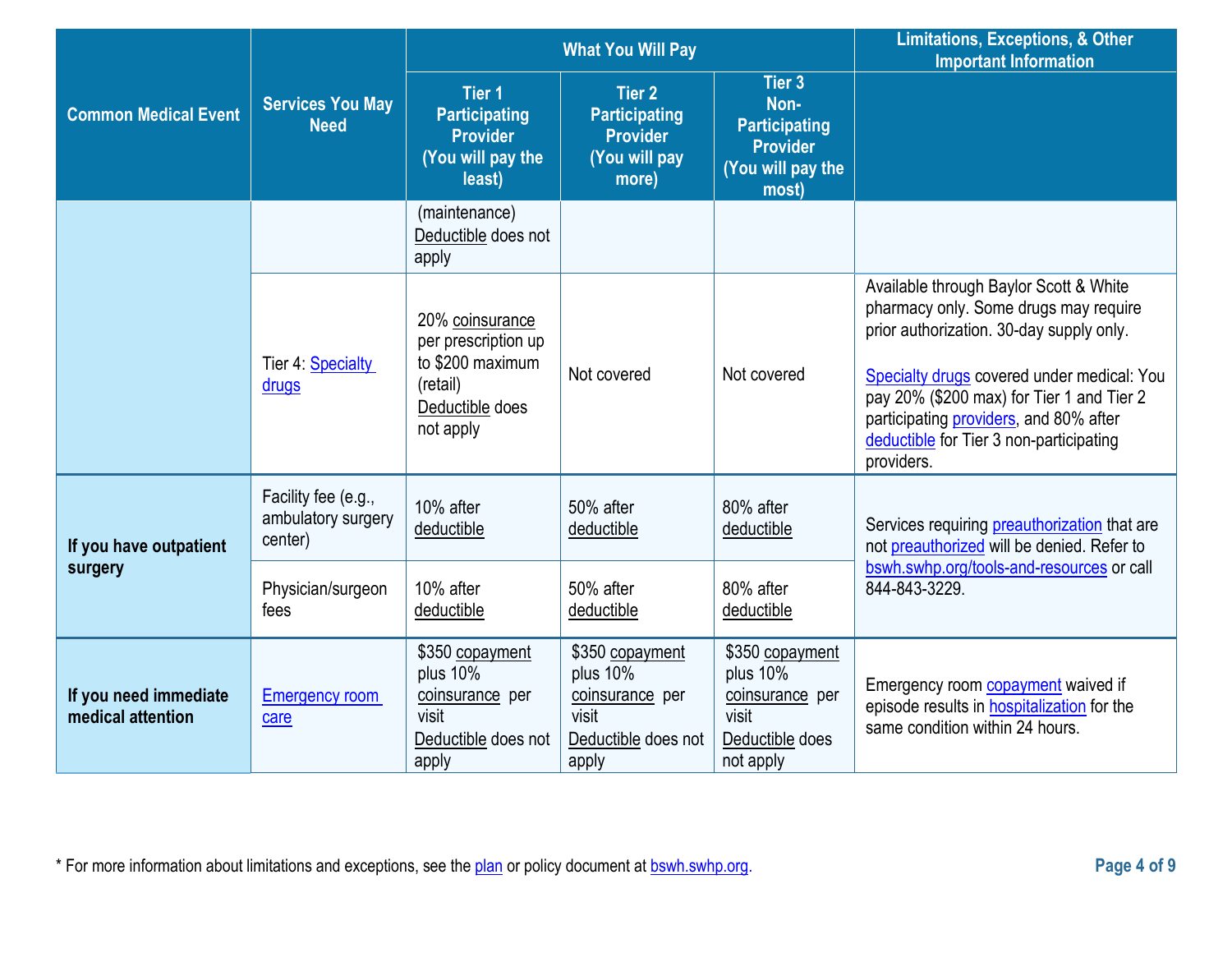|                                          |                                            |                                                                                                              | <b>What You Will Pay</b>                                                                                     | <b>Limitations, Exceptions, &amp; Other</b><br><b>Important Information</b>             |                                                                                                                                                |
|------------------------------------------|--------------------------------------------|--------------------------------------------------------------------------------------------------------------|--------------------------------------------------------------------------------------------------------------|-----------------------------------------------------------------------------------------|------------------------------------------------------------------------------------------------------------------------------------------------|
| <b>Common Medical Event</b>              | <b>Services You May</b><br><b>Need</b>     | Tier <sub>1</sub><br><b>Participating</b><br><b>Provider</b><br>(You will pay the<br>least)                  | <b>Tier 2</b><br><b>Participating</b><br><b>Provider</b><br>(You will pay<br>more)                           | Tier 3<br>Non-<br><b>Participating</b><br><b>Provider</b><br>(You will pay the<br>most) |                                                                                                                                                |
|                                          | <b>Emergency medical</b><br>transportation | \$250 copayment<br>per visit<br>Deductible does not<br>apply                                                 | \$250 copayment<br>per visit<br>Deductible does not<br>apply                                                 | \$250 copayment<br>per visit<br>Deductible does<br>not apply                            | Emergency transportation includes ground<br>and air ambulance.                                                                                 |
|                                          | <b>Urgent care</b>                         | \$75 copayment per<br>visit<br>Deductible does not<br>apply                                                  | \$100 copayment<br>per visit<br>Deductible does not<br>apply                                                 | \$100 copayment<br>per visit<br>Deductible does<br>not apply                            | None                                                                                                                                           |
| If you have a hospital                   | Facility fee (e.g.,<br>hospital room)      | 10% after<br>deductible                                                                                      | 50% after<br>deductible                                                                                      | 80% after<br>deductible                                                                 | Services requiring <b>preauthorization</b> that are<br>not preauthorized will be denied. Refer to                                              |
| stay                                     | Physician/surgeon<br>fees                  | 10% after<br>deductible                                                                                      | 50% after<br>deductible                                                                                      | 80% after<br>deductible                                                                 | bswh.swhp.org/tools-and-resources or call<br>844-843-3229.                                                                                     |
| If you need mental<br>health, behavioral | Outpatient services                        | Adult: \$35<br>copayment per visit<br>Pediatric: \$35<br>copayment per visit<br>Deductible does not<br>apply | Adult: \$70<br>copayment per visit<br>Pediatric: \$70<br>copayment per visit<br>Deductible does not<br>apply | 80% after<br>deductible                                                                 | Services requiring <b>preauthorization</b> that are<br>not preauthorized will be denied. Refer to<br>bswh.swhp.org/tools-and-resources or call |
| health, or substance<br>abuse services   | Inpatient services                         | 10% after<br>deductible                                                                                      | 50% after<br>deductible                                                                                      | 80% after<br>deductible                                                                 | 844-843-3229.                                                                                                                                  |

\* For more information about limitations and exceptions, see the plan or policy document at bswh.swhp.org. **Page 5 of 9**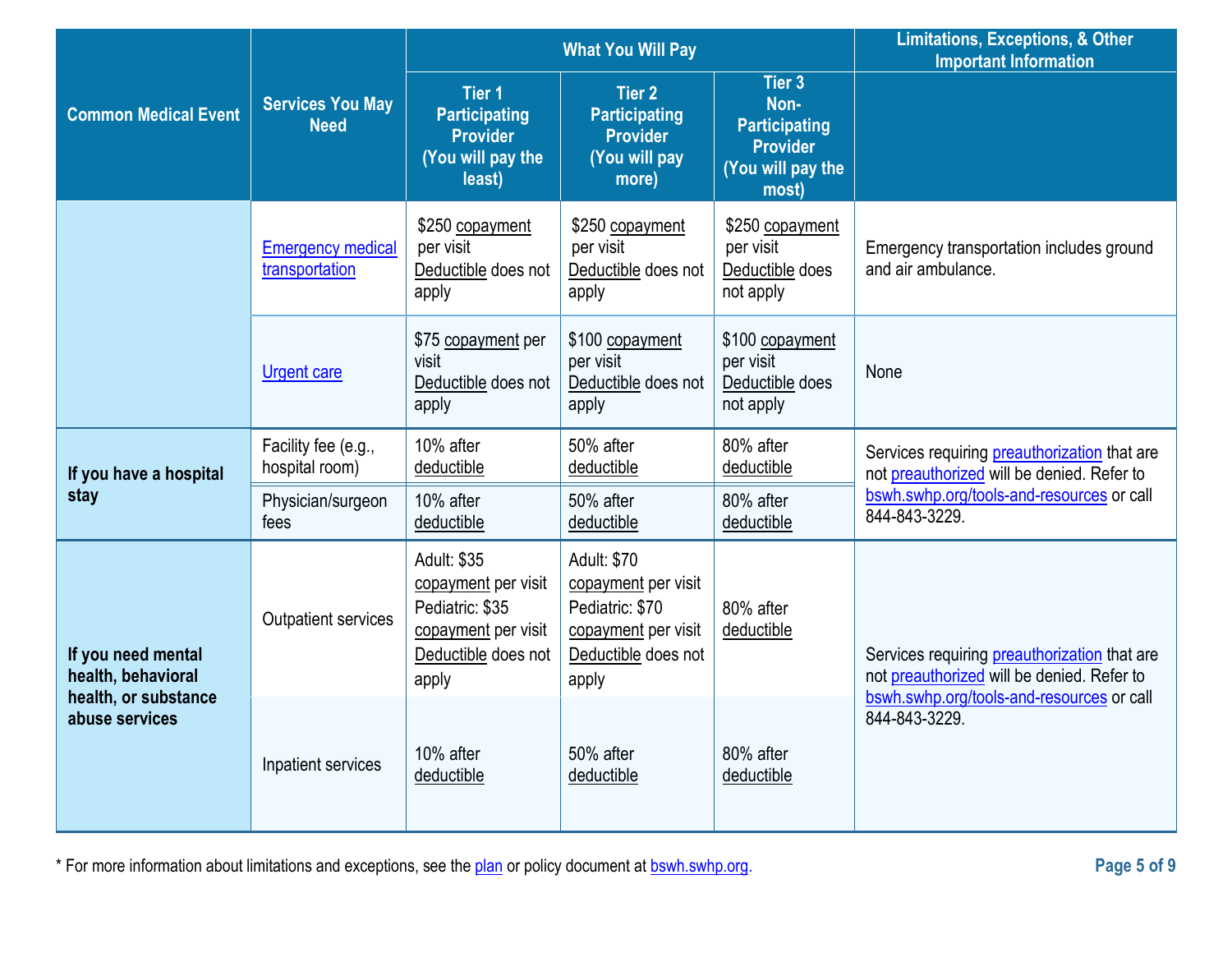|                                                                         |                                                 |                                                                                                                     | <b>What You Will Pay</b>                                                                                             | <b>Limitations, Exceptions, &amp; Other</b><br><b>Important Information</b>      |                                                                                                                                                                                                                                                                                                   |
|-------------------------------------------------------------------------|-------------------------------------------------|---------------------------------------------------------------------------------------------------------------------|----------------------------------------------------------------------------------------------------------------------|----------------------------------------------------------------------------------|---------------------------------------------------------------------------------------------------------------------------------------------------------------------------------------------------------------------------------------------------------------------------------------------------|
| <b>Common Medical Event</b>                                             | <b>Services You May</b><br><b>Need</b>          | Tier <sub>1</sub><br><b>Participating</b><br><b>Provider</b><br>(You will pay the<br>least)                         | <b>Tier 2</b><br><b>Participating</b><br><b>Provider</b><br>(You will pay<br>more)                                   | Tier 3<br>Non-<br><b>Participating</b><br>Provider<br>(You will pay the<br>most) |                                                                                                                                                                                                                                                                                                   |
| If you are pregnant                                                     | Office visits                                   | <b>PCP: \$35</b><br>copayment per visit<br>Specialist: \$60<br>copayment per visit<br>Deductible does not<br>apply. | <b>PCP: \$70</b><br>copayment per visit<br>Specialist: \$100<br>copayment per visit<br>Deductible does not<br>apply. | 80% after<br>deductible                                                          | Cost sharing does not apply for preventive<br>services. Depending on the type of services,<br>a copayment, coinsurance, or deductible<br>may apply. Maternity care may include tests<br>and services described elsewhere in the<br>SBC (i.e., ultrasound).                                        |
|                                                                         | Childbirth/delivery<br>professional<br>services | 0% after applicable<br>copay                                                                                        | 50% after<br>deductible                                                                                              | 80% after<br>deductible                                                          | Inpatient care for the mother and newborn<br>child in a health care facility is covered for a<br>minimum of 48 hours following an<br>uncomplicated vaginal delivery and 96<br>hours following an uncomplicated delivery<br>by caesarean section.                                                  |
|                                                                         | Childbirth/delivery<br>facility services        | \$1,200 copayment<br>Deductible does not<br>apply                                                                   | 50% after<br>deductible                                                                                              | 80% after<br>deductible                                                          | Copayment applies to Room & Board<br>charges. All other charges (e.g., anesthesia,<br>OBGYN, pathology, etc.) driven by<br>maternity/delivery DRG are covered at<br>100% including well-baby charges, if<br>newborn is added for coverage. Services<br>that are not preauthorized will be denied. |
| If you need help<br>recovering or have<br>other special health<br>needs | Home health care                                | 10% after<br>deductible                                                                                             | 50% after<br>deductible                                                                                              | 80% after<br>deductible                                                          | Limited to 120 visits per calendar year.<br>Services requiring preauthorization that are<br>not preauthorized will be denied. Refer to<br>bswh.swhp.org/tools-and-resources or call<br>844-843-3229.                                                                                              |

\* For more information about limitations and exceptions, see the plan or policy document at bswh.swhp.org. **Page 6 of 9**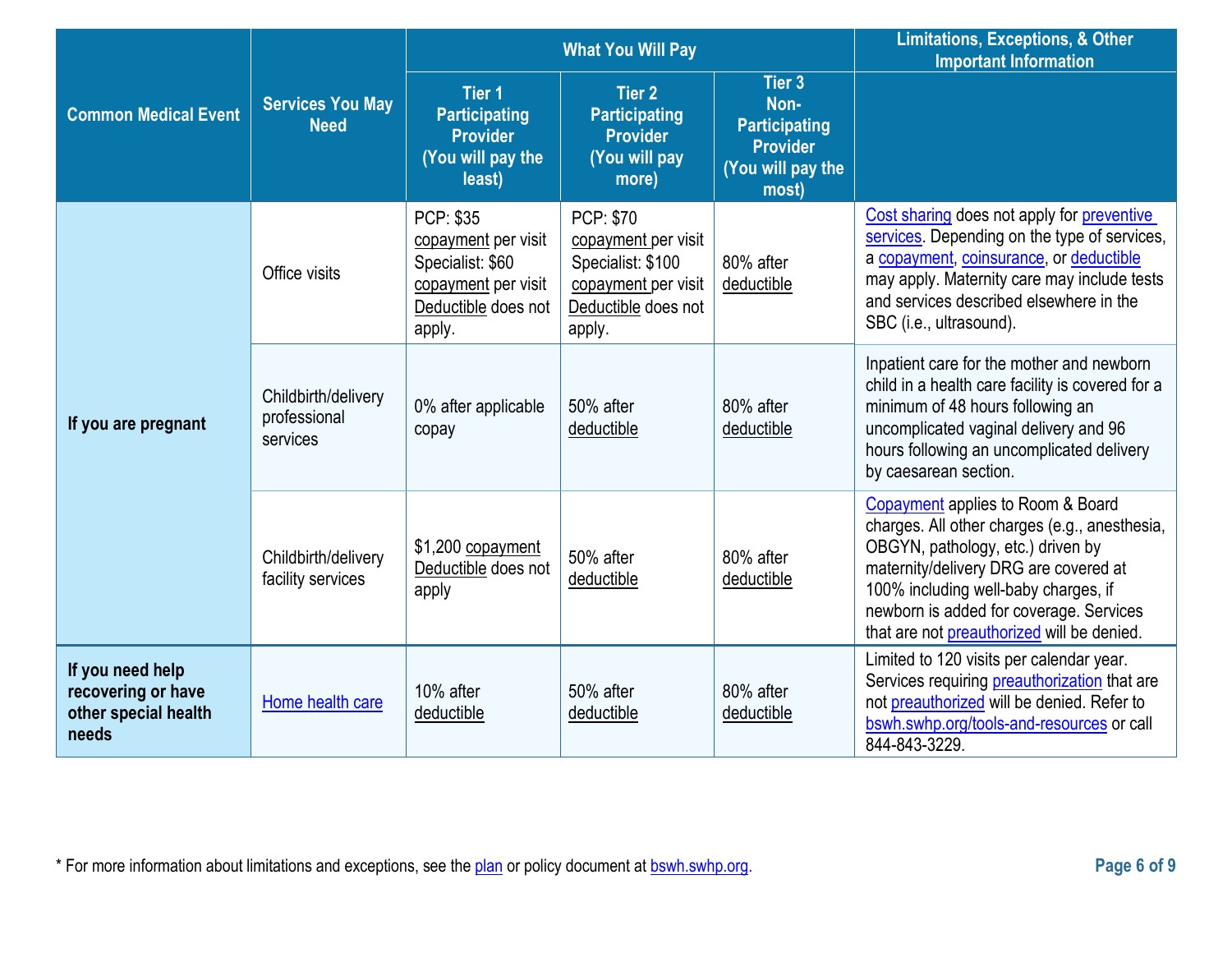|                                           |                                        |                                                                                         | <b>What You Will Pay</b>                                                           | <b>Limitations, Exceptions, &amp; Other</b><br><b>Important Information</b>             |                                                                                                                                                                                                                       |  |
|-------------------------------------------|----------------------------------------|-----------------------------------------------------------------------------------------|------------------------------------------------------------------------------------|-----------------------------------------------------------------------------------------|-----------------------------------------------------------------------------------------------------------------------------------------------------------------------------------------------------------------------|--|
| <b>Common Medical Event</b>               | <b>Services You May</b><br><b>Need</b> | <b>Tier 1</b><br><b>Participating</b><br><b>Provider</b><br>(You will pay the<br>least) | <b>Tier 2</b><br><b>Participating</b><br><b>Provider</b><br>(You will pay<br>more) | Tier 3<br>Non-<br><b>Participating</b><br><b>Provider</b><br>(You will pay the<br>most) |                                                                                                                                                                                                                       |  |
|                                           | <b>Rehabilitation</b><br>services      | 10% after<br>deductible                                                                 | 50% after<br>deductible                                                            | 80% after<br>deductible                                                                 | Combined occupational/physical therapy 60<br>visits max per calendar year, speech<br>therapy 60 visits max per calendar year.<br>Limits may not apply for therapies for<br>children with developmental delays, autism |  |
|                                           | <b>Habilitation</b><br>services        | \$35 copayment per<br>visit, deductible<br>does not apply                               | \$70 copayment per<br>visit, deductible<br>does not apply                          | 80% after<br>deductible                                                                 | spectrum disorder and mental health<br>services. Services that are not preauthorized<br>will be denied.                                                                                                               |  |
|                                           | <b>Skilled nursing care</b>            | 10% after<br>deductible                                                                 | 50% after<br>deductible                                                            | 80% after<br>deductible                                                                 | Limited to 120 days per calendar year.<br>Services requiring preauthorization that are<br>not preauthorized will be denied. Refer to<br>bswh.swhp.org/tools-and-resources or call<br>844-843-3229.                    |  |
|                                           | <b>Durable medical</b><br>equipment    | 10% after<br>deductible                                                                 | 50% after<br>deductible                                                            | 80% after<br>deductible                                                                 | Services requiring <b>preauthorization</b> that are<br>not preauthorized will be denied. Refer to                                                                                                                     |  |
|                                           | <b>Hospice services</b>                | 10% after<br>deductible                                                                 | 50% after<br>deductible                                                            | 80% after<br>deductible                                                                 | bswh.swhp.org/tools-and-resources or call<br>844-843-3229.                                                                                                                                                            |  |
|                                           | Children's eye<br>exam                 | Not covered                                                                             | Not covered                                                                        | Not covered                                                                             | None                                                                                                                                                                                                                  |  |
| If your child needs<br>dental or eye care | Children's glasses                     | Not covered                                                                             | Not covered                                                                        | Not covered                                                                             | None                                                                                                                                                                                                                  |  |
|                                           | Children's dental<br>check-up          | Not covered                                                                             | Not covered                                                                        | Not covered                                                                             | None                                                                                                                                                                                                                  |  |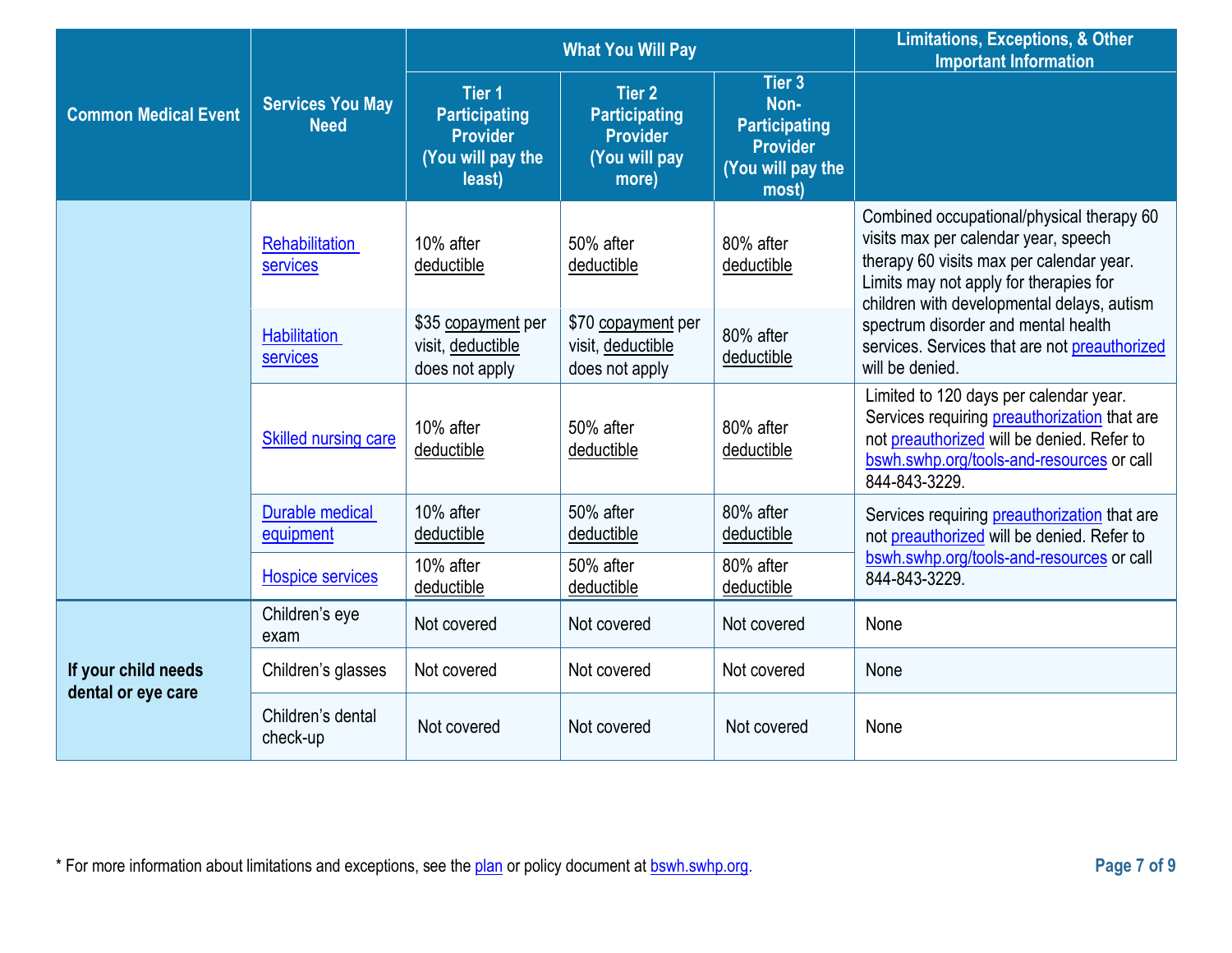**Excluded Services & Other Covered Services:** 

| Services Your Plan Generally Does NOT Cover (Check your policy or plan document for more information and a list of any other excluded services.) |  |                                                    |  |                                                    |  |  |  |
|--------------------------------------------------------------------------------------------------------------------------------------------------|--|----------------------------------------------------|--|----------------------------------------------------|--|--|--|
| Cosmetic surgery                                                                                                                                 |  | Long-term care                                     |  | Routine eye care (Adult and Child)                 |  |  |  |
| Dental care (Adult and Child)                                                                                                                    |  | Non-emergency care when traveling outside the U.S. |  | Routine foot care                                  |  |  |  |
|                                                                                                                                                  |  |                                                    |  | Weight loss programs                               |  |  |  |
|                                                                                                                                                  |  |                                                    |  |                                                    |  |  |  |
| Other Covered Services (Limitations may apply to these services. This isn't a complete list. Please see your plan document.)                     |  |                                                    |  |                                                    |  |  |  |
| Acupuncture (20 visit limit per calendar year)                                                                                                   |  | Hearing aids (Limited to one device every 36       |  | Private-duty nursing (120 visit limit per calendar |  |  |  |
| Bariatric surgery (Tier 1 and Tier 2 only)                                                                                                       |  | months)                                            |  | year)                                              |  |  |  |
| Chiropractic care (20 visit limit per calendar                                                                                                   |  | Infertility treatment (Limited to \$7,500          |  |                                                    |  |  |  |
| year)                                                                                                                                            |  | medical and \$7,500 pharmacy lifetime max)         |  |                                                    |  |  |  |

Your Rights to Continue Coverage: There are agencies that can help if you want to continue your coverage after it ends. The contact information for those agencies is: Optum[, adminservices.optumhealthfinancial.com, o](http://www.adminservices.optumhealthfinancial.com/)r call 866-301-6681; Department of Labor Employee Benefits Security Administration, visit [dol.gov/ebsa/healthreform,](http://www.dol.gov/ebsa/healthreform) or call1-866-444-EBSA (3272). Other coverage options may be available to you too, including buying individual insurance coverage through the Health Insurance [Marketplace. F](https://www.healthcare.gov/sbc-glossary/#marketplace)or more information about the [Marketplace, v](https://www.healthcare.gov/sbc-glossary/#marketplace)isit [HealthCare.gov](http://www.healthcare.gov/) or call 1-800-318-2596.

Your Grievance and Appeals Rights: There are agencies that can help if you have a complaint against you[r plan](https://www.healthcare.gov/sbc-glossary/#plan) for a denial of a [claim.](https://www.healthcare.gov/sbc-glossary/#claim) This complaint is called [a grievance](https://www.healthcare.gov/sbc-glossary/#grievance) or [appeal. F](https://www.healthcare.gov/sbc-glossary/#appeal)or more information about your rights, look at the explanation of benefits you will receive for that medical [claim.](https://www.healthcare.gov/sbc-glossary/#claim) Your [plan](https://www.healthcare.gov/sbc-glossary/#plan) documents also provide complete information to submit a [claim,](https://www.healthcare.gov/sbc-glossary/#claim) [appeal, o](https://www.healthcare.gov/sbc-glossary/#appeal)r a [grievance](https://www.healthcare.gov/sbc-glossary/#grievance) for any reason to you[r plan. F](https://www.healthcare.gov/sbc-glossary/#plan)or more information about your rights, this notice, or assistance, contact: Scott and White Health Plan, visit bswh.swhp.org/, or call 1-844-843-3229; Department of Labor Employee Benefits Security Administration, visit [dol.gov/ebsa/healthreform,](http://www.dol.gov/ebsa/healthreform) or call 1-866-444-EBSA (3272).

### **Does this plan provide Minimum Essential Coverage? Yes**

[Minimum Essential Coverage](https://www.healthcare.gov/sbc-glossary/#minimum-essential-coverage) generally includes [plans,](https://www.healthcare.gov/sbc-glossary/#plan) [health insurance](https://www.healthcare.gov/sbc-glossary/#health-insurance) available through the [Marketplace](https://www.healthcare.gov/sbc-glossary/#marketplace) or other individual market policies, Medicare, Medicaid, CHIP, TRICARE, and certain other coverage. If you are eligible for certain types of [Minimum Essential Coverage,](https://www.healthcare.gov/sbc-glossary/#minimum-essential-coverage) you may not be eligible for the [premium tax credit.](https://www.healthcare.gov/sbc-glossary/#premium-tax-credits)

### **Does this plan meet the Minimum Value Standards? Yes**

If your [plan](https://www.healthcare.gov/sbc-glossary/#plan) doesn't meet the [Minimum Value Standards,](https://www.healthcare.gov/sbc-glossary/#minimum-value-standard) you may be eligible for a [premium tax credit](https://www.healthcare.gov/sbc-glossary/#premium-tax-credits) to help you pay for a plan through the [Marketplace.](https://www.healthcare.gov/sbc-glossary/#marketplace)

## **Language Access Services:**

Spanish (Español): Para obtener asistencia en Español, llame al 844-843-3229.

*To see examples of how this [plan](https://www.healthcare.gov/sbc-glossary/#plan) might cover costs for a sample medical situation, see the next section.*